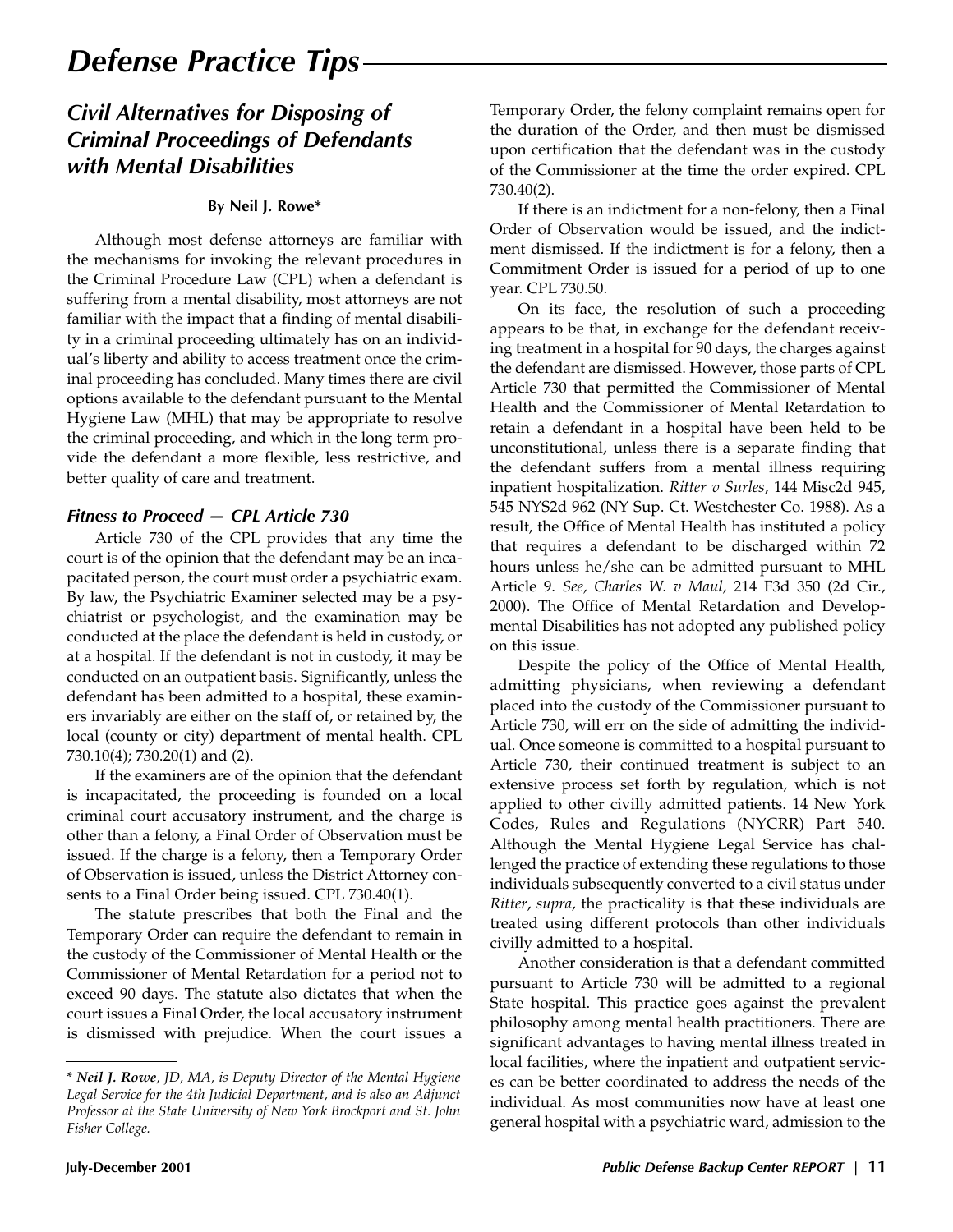## *Defense Practice Tips continued*

regional State hospital may deprive the defendant of more effective care and treatment.

Thus, in matters involving a local criminal court accusatory instrument, as well as non-felony indictments, the defense attorney should consider all the facts and related medical evidence. If the defense attorney concludes that the preferred disposition of the criminal charge is dismissal, and in conjunction, treatment of the defendant as an in-patient, defense counsel should consider the disadvantages of relying on Article 730 to achieve this result. The defense attorney should consider all dismissal options, for example a motion to dismiss in the interest of justice pursuant to CPL 210.40, in combination with one of the civil admission procedures in the MHL.

Assuming that issues of pre-trial incarceration and bail can be resolved, one of the simplest ways to seek inpatient hospitalization is through voluntary admission. This process, found at MHL 9.13 for Mental Illness and MHL 15.13 for Mental Retardation and Developmental Disabilities, can be initiated through a psychiatric emergency room, a local crises intervention service, or the defendant's personal physician or psychiatrist. Of significance is that under these sections of law the term "voluntary" is a misnomer. If a voluntary patient requests his/ her release, the hospital can hold the patient up to 72 hours and seek a court order for continued retention. MHL 9.13(b), 15.13(b).

In the event that an individual does not meet the requirements for voluntary hospitalization, but is in need of in-patient care and treatment, then a number of other civil proceedings may be applicable. On application of a specified family member or public official listed in MHL 9.27 or 15.27, along with the certification of two physicians, an individual can be admitted involuntarily to an in-patient facility.

Another option for civil admission is the certification of the Director of Community Service (County Director of Mental Health). Under this option, an individual can be admitted for up to 72 hours upon the certification alone. Follow-up procedures are available to extend the time if necessary. MHL 9.37. Alternately, upon information from any licensed psychologist, psychiatrist, professional nurse, or the individual's family, the Director of Community Service can order an individual transported to an psychiatric emergency room for evaluation for admission. MHL 9.45. These sections regarding the Director of Community Service are of particular importance in criminal proceedings. As noted previously, the psychiatrists or psychologists appointed to complete an examination ordered pursuant to CPL 730.30 are typically either on the staff of or retained by the local Director of Mental Health. These same individuals have the authori-

ty and responsibility to assist in a civil admission, particularly when the civil admission would be more appropriate than a criminal commitment.

The MHL also has provisions for the court itself to initiate a civil admission. MHL 9.43(a) provides a procedure to bring an individual before a court, and then, if appropriate, order the individual transported to a psychiatric emergency room for examination and possible admission. Section 9.43(b) additionally gives the court the authority to dismiss criminal charges in specific situations.

#### *Not Guilty by Reason of Mental Disease or defect — CPL 330.20*

As with the determination of incapacity pursuant to CPL Article 730, a finding or plea of Not Guilty by Reason of Mental Disease or Defect may appear to simply substitute hospital time for prison time, while obtaining some valuable treatment for a mentally ill defendant. However, once a person has been committed after a finding or plea pursuant to CPL 330.20, the statute mandates ongoing court review of any decision involving the type of facility, access to furloughs, the length of treatment, and the conditions of treatment. Also, analogous to the regulations developed for Article 730, the treatment for a defendant committed to the custody of the Commissioner of Mental Health is subject to an extensive process set forth by separate regulation. 14 NYCRR Part 541. As a result, otherwise simple changes in an individual's treatment may take many months to process, resulting in longer hospitalizations.

After a defendant is found not responsible by reason of mental disease or defect, the court directs an order to the Commissioner of Mental Health or Mental Retardation and Developmental Disability requiring that the defendant submit to a psychiatric examination. The purpose of the exam is to determine if the defendant has a dangerous mental disorder, or, if the defendant does not, if the defendant is mentally ill. After the exam, the Commissioner reports back to the court, and at a hearing the court will make one of three findings, each leading to specified actions:

- (a) If the court finds that the defendant has a dangerous mental disorder, it must issue an order of commitment of the defendant to a secure facility for the purpose of care and treatment.
- (b) If the court finds that the defendant is mentally ill, it must issue an order of conditions and an order committing the defendant to the custody of the Commissioner, and these orders are deemed